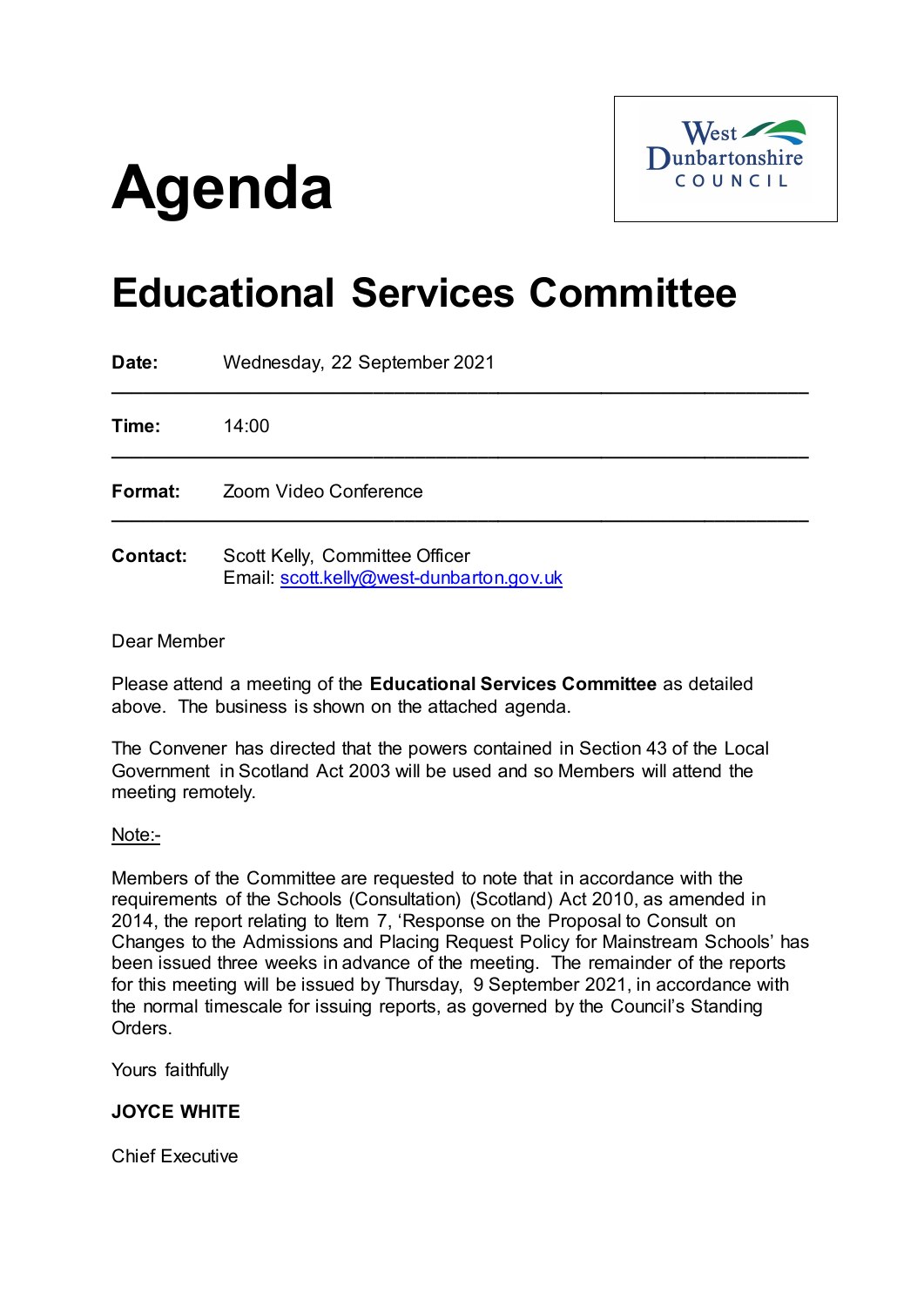# **Distribution:**

Councillor Karen Conaghan (Chair) Councillor John Mooney<br>Councillor Jim Brown Councillor Sally Page Councillor Ian Dickson (Vice Chair) Councillor Martin Rooney<br>Councillor Diane Docherty Mrs Barbara Barnes Councillor Diane Docherty<br>Councillor Jim Finn Provost William Hendrie<br>
Councillor Daniel Lennie<br>
Mis Hannah Redford Councillor Daniel Lennie Councillor David McBride Miss Sheila Rennie Councillor Jonathan McColl Ms Julia Strang Councillor Iain McLaren Vacancy Councillor John Millar

Councillor Sally Page Mr Gavin Corrigan

All other Councillors for information

Chief Education Officer

Date of Issue: 1 September 2021

#### **Audio Streaming**

Please note: the sound from this meeting may be recorded for live and subsequent audio streaming via the Council's internet site. At the start of the meeting, the Chair will confirm if all or part of the meeting is being audio streamed.

Audio recordings of the meeting (including the attendance or contribution of any party participating or making a contribution) will be published on the Council's website and the Council's host's webcast/audio stream platform.

You should be aware that the Council is a Data Controller under the General Data Protection Regulation. Data collected during this audio stream will be retained in accordance with the Council's [Privacy Notice\\*](http://www.west-dunbarton.gov.uk/privacy/privacy-notice/) and Retention Schedules including, but not limited to, for the purpose of keeping historical records and making those records available via the Council's internet site.

If you have any queries regarding this and, in particular, if you believe that use and/or storage of any particular information would cause, or be likely to cause, substantial damage or distress to any individual, please contact Peter Hessett, Chief Officer – Regulatory and Regeneration on 01389 - 737800.

\*http://www.west-dunbarton.gov.uk/privacy/privacy-notice/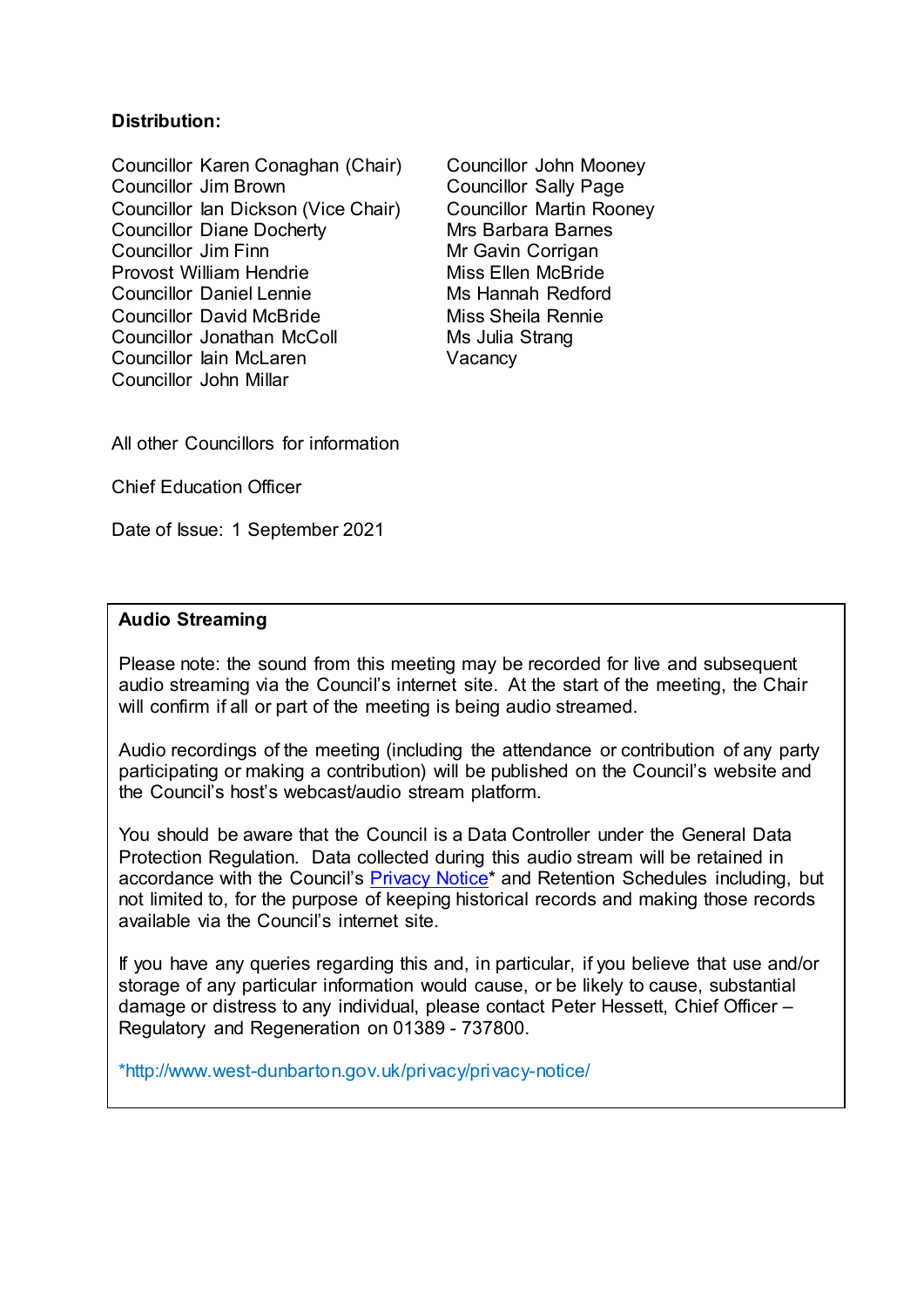# **EDUCATIONAL SERVICES COMMITTEE**

# **WEDNESDAY, 22 SEPTEMBER 2021**

# **AGENDA**

# **1 STATEMENT BY CHAIR – AUDIO STREAMING**

The Chair will be heard in connection with the above.

#### **2 APOLOGIES**

#### **3 DECLARATIONS OF INTEREST**

Members are invited to declare if they have an interest in any of the items of business on this agenda and the reasons for such declarations.

# **4 MINUTES OF PREVIOUS MEETING 7 – 11**

Submit, for approval as a correct record, the Minutes of Meeting of the Educational Services Committee held on 9 June 2021.

# **5 LOCAL NEGOTIATING COMMITTEE FOR TEACHERS To Follow**

Submit for information, and where necessary ratification, the Minutes of Meeting of the Local Negotiating Committee for Teachers held on 22 June 2021.

# **6 OPEN FORUM**

The Committee is asked to note that no open forum questions have to date been submitted by members of the public.

#### **7 RESPONSE ON THE PROPOSAL TO CONSULT ON 13 – 44 CHANGES TO THE ADMISSIONS AND PLACING REQUEST POLICY FOR MAINSTREAM SCHOOLS**

Submit report by the Chief Education Officer informing of the outcome and findings of the statutory consultation exercise undertaken in respect of the formal consultation on the proposed changes to West Dunbartonshire's Admissions and Placing Requests Policy.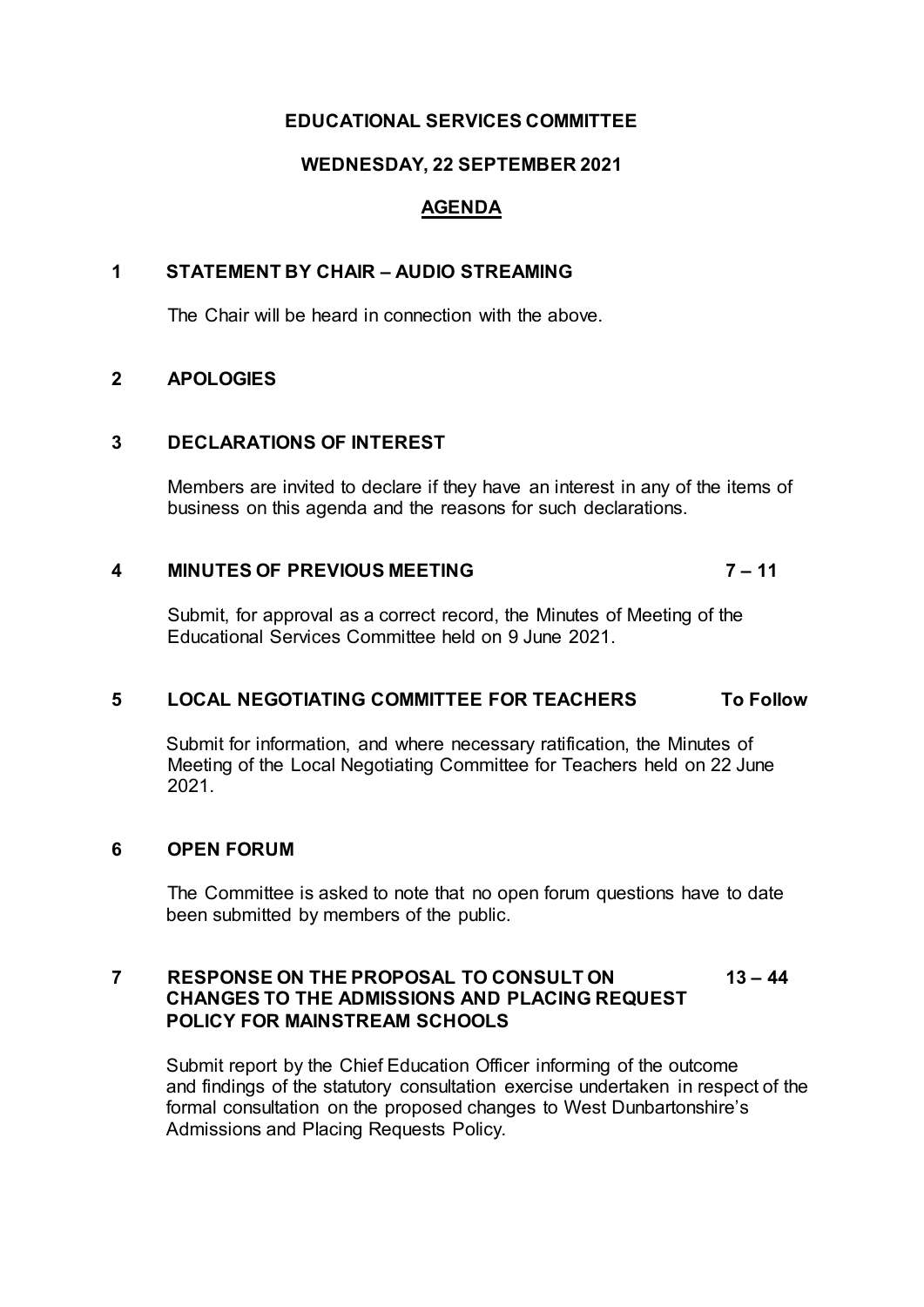# **8 PROPOSAL PAPER AND LAUNCH OF STATUTORY To Follow CONSULTATION FOR THE CONSTRUCTION OF A NEW CAMPUS IN FAIFLEY**

Submit report by the Chief Education Officer seeking approval for the launch of the statutory consultation document by the Chief Education Officer under the terms of the Schools (Consultation) (Scotland) Act 2010 on the proposal to construct co-located replacements for St Joseph's Primary School, St Joseph's Rainbow Base and Edinbarnet Primary School, together with a new ELCC to replace Auchnacraig and Lennox ELCCs, and also provide a Community Library and Community space within a new campus to be located on the site of the current St Joseph's Primary School.

# **9 SCHOOL TRANSPORT CONTRACTS – SESSION 2021/22 To Follow**

Submit report by the Chief Education Officer:-

- (a) detailing home-to-school transport contract information for school session 2021/2022 and beyond; and
- (b) explaining procedures put in place for school transport contracts in liaison with Strathclyde Partnership for Transport (SPT) for mainstream school transport and the Corporate Procurement Unit for Additional Support Needs (ASN) school transport from school session 2021/2022.

# **10 STRATEGY TO RAISE ATTAINMENT AND ACHIEVEMENT To Follow IN WEST DUNBARTONSHIRE**

Submit report by the Chief Education Officer providing an update on activity and progress with regard to implementing West Dunbartonshire's Strategy to Raise Attainment and Achievement.

# **11 SCOTTISH QUALIFICATIONS AUTHORITY (SQA) ATTAINMENT UPDATE**

Officers will provide a verbal update in relation to the Scottish Qualifications Authority (SQA) Attainment Update.

# **12 EARLY YEARS IMPLEMENTATION UPDATE To Follow**

Submit report by the Chief Education Officer providing an update of the plan for expansion of Early Learning and Childcare in West Dunbartonshire Council.